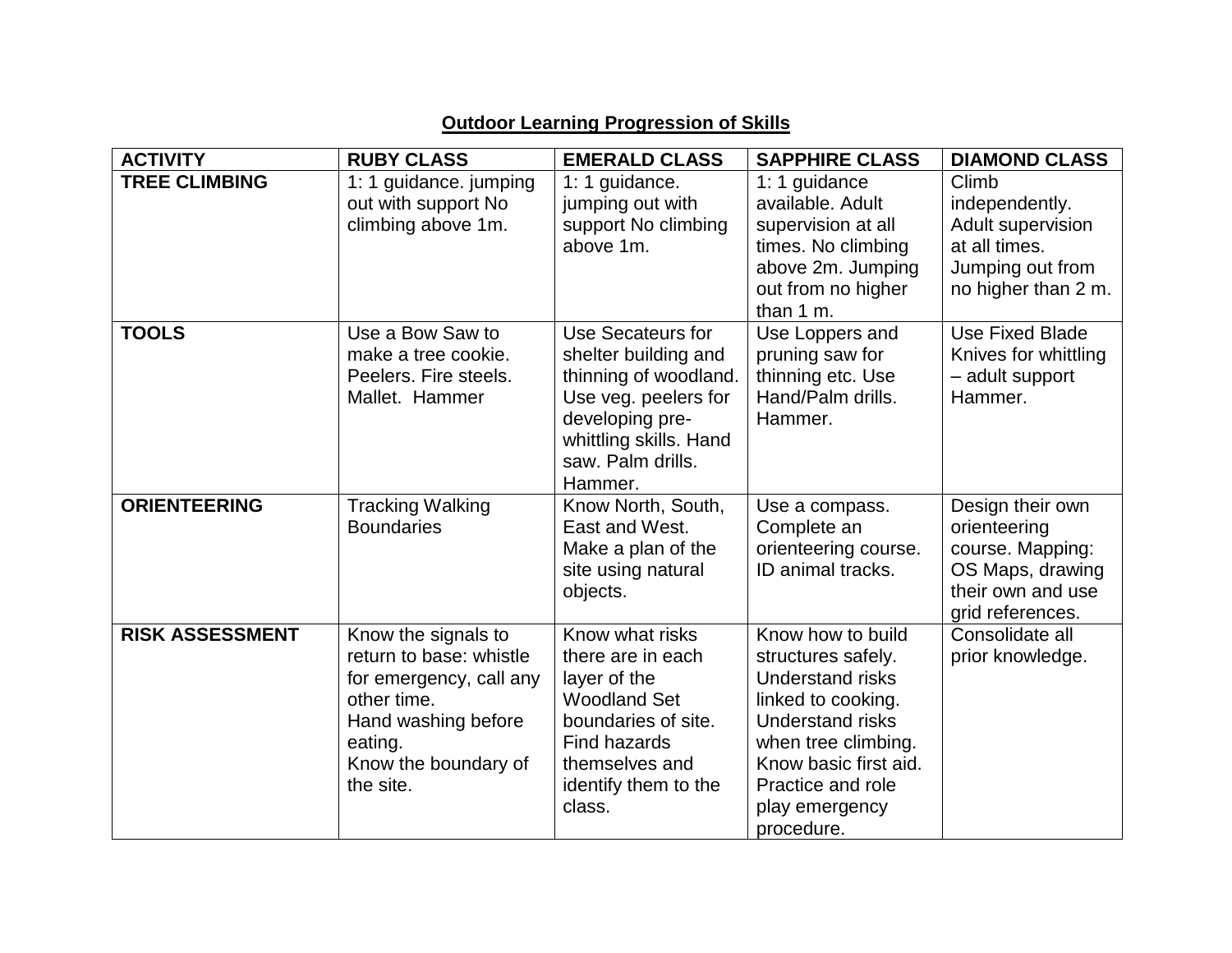|                                      | Know where the ditch is<br>and that at times it can<br>fill with water.<br>Know how to use a<br>range of tools safely.<br>Know how to drag large<br>logs.                                                                             | Know how to use a<br>range of tools safely.<br>Know which plant<br>species are<br>poisonous.                  |                                                                                                               |                                                                                                          |
|--------------------------------------|---------------------------------------------------------------------------------------------------------------------------------------------------------------------------------------------------------------------------------------|---------------------------------------------------------------------------------------------------------------|---------------------------------------------------------------------------------------------------------------|----------------------------------------------------------------------------------------------------------|
| <b>WOODLAND</b><br><b>MANAGEMENT</b> | Know the different<br>layers of the woodland:<br>Canopy, Shrub, Field,<br>and Ground.<br><b>Identify woodland</b><br>animals: Deer, Squirrel<br>Identify Plants: Holly,<br>Bracken,<br><b>Bramble/Nettles, Oak</b><br>Tree, Bluebells | <b>Identify Birds:</b><br>Pheasant, Buzzard,<br>and Woodpecker<br>Identify trees: Ash,<br>Beech, Silver Birch | Use secateurs and<br>pruning saws to thin<br>woodland Plant trees<br>Identify fungi                           | <b>Coppice Chestnut</b><br>and Hazel Identify<br>orchids, primroses<br>etc (see handbook<br>for species) |
| <b>FIRE</b><br><b>LIGHTING</b>       | Collect correct wood:<br>tinder, kindling, bigger<br>sticks, branches, logs.<br><b>Practise using Sparkers</b><br>Make a fire pit Know<br>how to extinguish a fire.<br>Fire safety<br>awareness/play fire<br>safety games.            | Know the 3 elements<br>that keep a fire lit:<br>oxygen, fuel, spark<br>Learn different<br>shapes of fires.    | Make a miniature fire<br>in a Scallop shell and<br>keep it going.<br>Help with main fire<br>Introduce cooking | Make larger fires<br>independently.<br>Cook a range of<br>foods                                          |
| <b>DENS</b>                          | Make mini dens for<br>animals, or elves and<br>ensure it is waterproof.<br>Make class den by<br>rolling heavy wood<br>using co-operation.                                                                                             | Make group dens<br>using a 'Lean to'<br>style.<br>Make Tipi style dens.                                       | Independent building<br>of previous types.<br>Use tarpaulins to<br>build dens.                                | <b>Benders</b>                                                                                           |